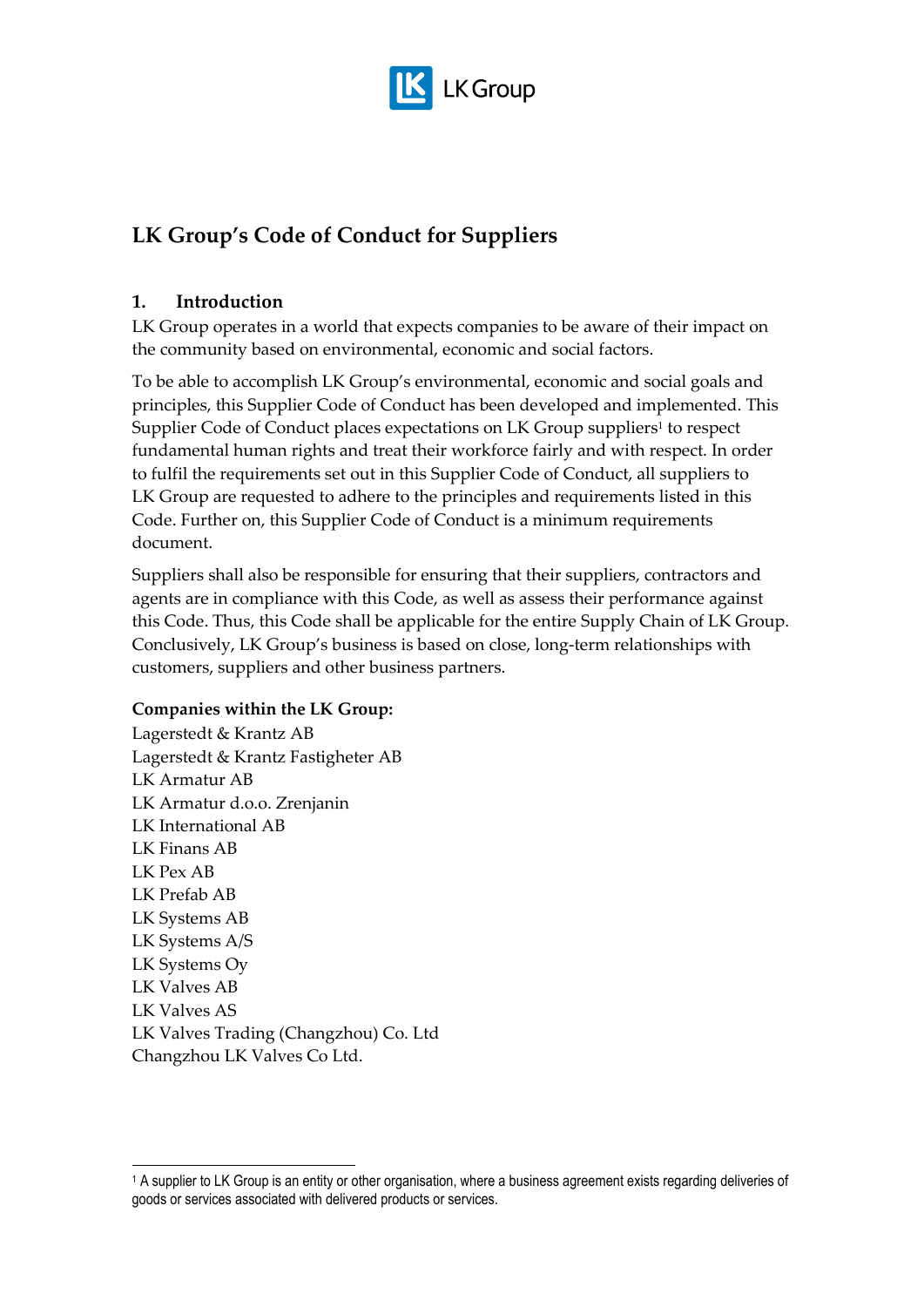

# **2. Monitoring and Compliance**

LK Group expects that all suppliers shall conduct their business according to the principle described in this Code of Conduct.

All suppliers to LK Group shall provide proof and information regarding the implementation of the requirements of this Code. Suppliers shall provide LK Group or a designated third party with reasonable access to all relevant information and facilities for the purposes of assessing performance against the Code. A follow-up of the ethical, social and environmental obligations of major suppliers shall be performed on a regular basis and actions shall be taken immediately in the case of breach of the requirements of LK Group.

LK Group will prefer such suppliers as business partners, which full fill the Code of Conduct requirements in a good manner.

If a supplier identifies any serious breach of the Code in its own operations or in its supply chain, the supplier must immediately report the issue to LK Group together with an agreed schedule for corrective action.

Suppliers are expected to provide a corrective action plan with date of closure for any issues identified during an environmental and business ethics assessment/audit that do not meet the requirements of this Code.

LK Group is willing to help and support its suppliers regarding the applicability and interpretation of the requirements set in this Code. For further information and support, the supplier shall contact LK Group.

# **2.1. Management Systems and Systematic Work**

LK Group encourages suppliers to be certified against or work according to an internationally recognized Environmental Management System, such as ISO 14001 or equivalent, a Quality Management System, such as ISO 9001 or equivalent,<sup>2</sup> Safety and Health management system, e.g. OHSAS, ISO 45001 or equivalent.

# **3. Supplier Business Ethics Requirements**

# **3.1 Compliance with laws and regulations**

Suppliers to LK Group shall comply with laws and regulations in the country of their operation. If any requirement specified in this Code should be in conflict with the law of the country of operation, the law shall take precedence.

-

<sup>2</sup> For more information, please visit http://www.iso.org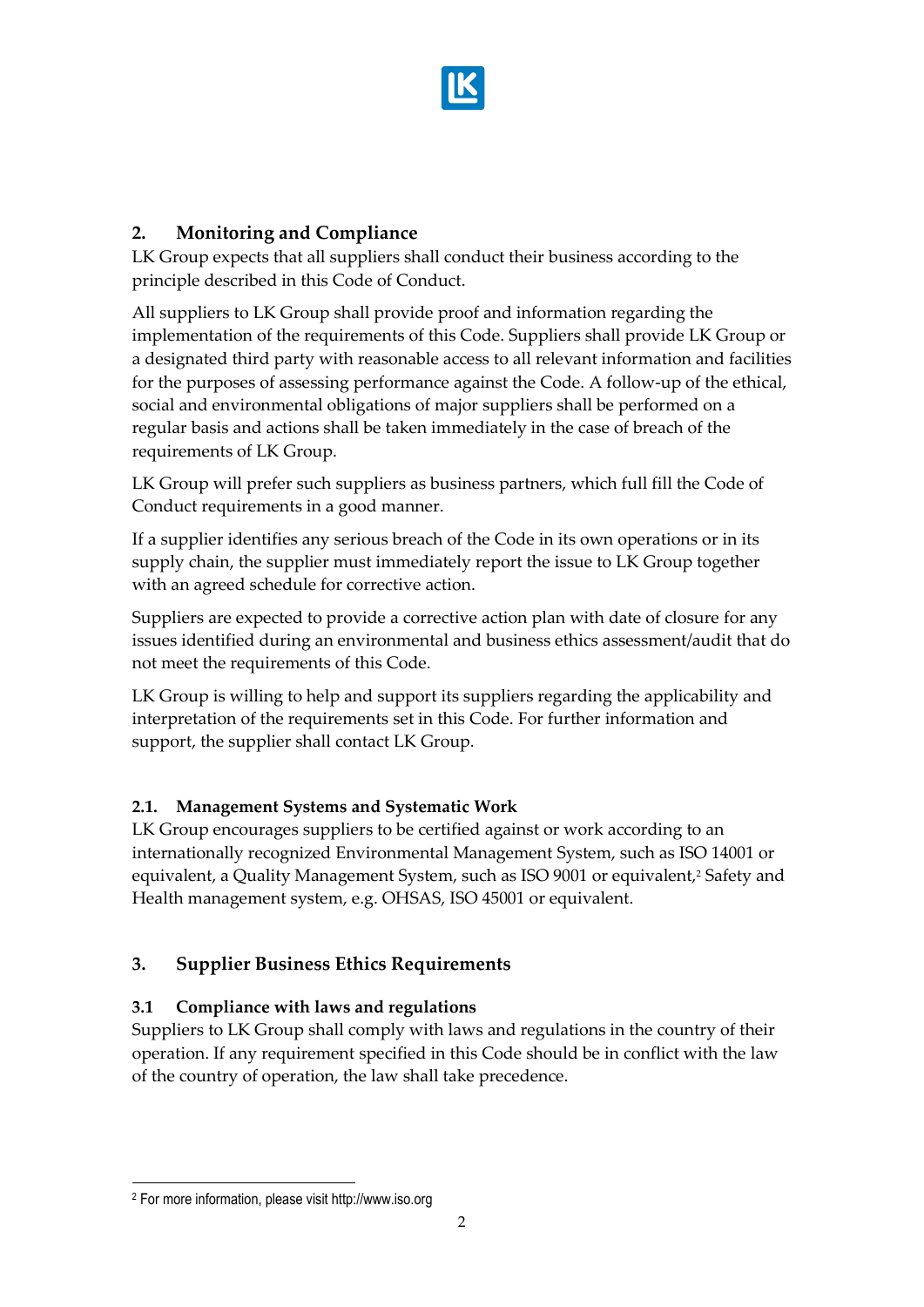

Each supplier to LK Group shall strive towards that all its employees receive adequate information and training in relation to all relevant legal, regulatory and internal requirements that apply to their jobs.

# **3.2 Basic Employment Rights**

All suppliers shall follow the Basic Employment Requirements stated below.

#### **3.2.1. Equality and Discrimination**

All suppliers shall adhere to the principle of equal rights at the workplace and there shall be no discrimination (e.g. recruitment, salary, training, promotion, dismissal) at the workplace. All employees shall be treated on their individual abilities and qualifications to perform the work.

No form of discrimination on the ground of race, gender, maternity, age, religion, political opinions, national origin, social origin, sexual preference or other comparable grounds shall occur.

#### **3.2.2. Employment Contracts**

All employees shall be entitled to a written and signed contract of employment. Basic employment conditions (e.g. position, salary, working hours) shall be stated in the contract.

#### **3.2.3. Forced Labour and Disciplinary Measures**

LK Group does not accept forced and bonded labour as defined in ILO convention no. 29 and 105.

Corporal punishment or the threat thereof, unreasonable disciplinary measures, mental or physical coercion, verbal abuse, sexual or other harassment and violations of an employee are completely unacceptable.

#### **3.2.4. Wages and Working Hours**

The legal minimum wage is the lowest acceptable, but we recommend our suppliers to at least pay living wages.

Wages must be paid regularly and on time and overtime in accordance with national law.

All employees should be entitled to a payslip clearly stating all wages including overtime compensation, hours worked, benefits, legal deduction, bonuses and other relevant posts in a comprehensible manner.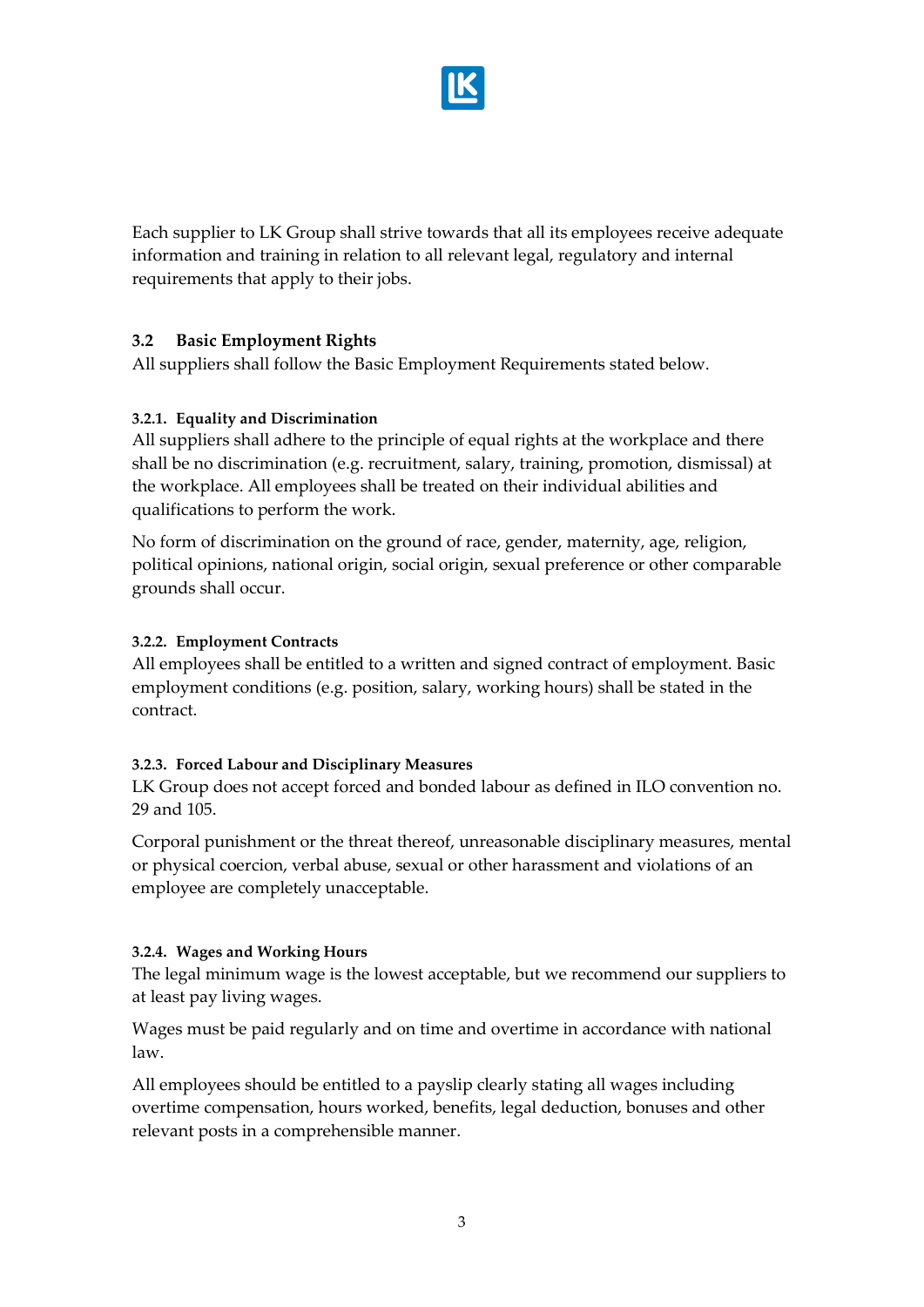

#### **3.2.5. Leave and Sick Leave**

Employees shall be granted their relevant legal rights such as annual leave, sick leave and maternity/paternity leave without any form of repercussions.

#### **3.2.6. Freedom of Association**

Employees shall be entitled to exercise their right to be a member of organisations that represent their interests as employees, without fear of threats or harassment.

# **3.3 Child Labour**

LK Group does not accept child labour at their suppliers or their sub-suppliers in any form. Where not stated otherwise in local legislation<sup>3</sup>, all persons younger than 15 years of age shall be considered as children and persons below 18 years of age shall be considered as young persons. Suppliers shall protect children from economic exploitation and from performing work that may interfere with the education of the child.

If a supplier employs persons between the age of 15 and 18, these young persons shall not be allowed to perform any hazardous work, including night work, in accordance with the ILO Convention No. 138, on the Minimum Age for Admission to Employment and Work.<sup>4</sup>

If children work as apprentices, in accordance with the employment legislation of the country of operation, they must be afforded protection against any and all exploitation. Further on, the employer must secure that:

- the work is not interfering with the education of the child,
- $\bullet$  the apprenticeship is limited to a few hours per day,
- the work is light and clearly aimed for training,
- the child is clearly compensated.

# **3.4. Workplace Safety Requirements**

All LK Group suppliers shall offer a safe, healthy and sound working environment. Suppliers shall strive to constantly improve measures related to the health and safety of the employees. LK Group's minimum requirements on suppliers are:

- Pregnant women shall be adequately protected and have sufficient space for integrity.
- Workplace accidents and injuries shall be minimized and eliminated.

<sup>-</sup><sup>3</sup> The definition of a child vary between 14 to 16 according to countries national legislations. If no legislation is applicable, persons below the age 15 shall be considered as children.

<sup>4</sup> For more information, please visit**:** http://www.ilo.org/ipec/facts/ILOconventionsonchildlabour/lang--en/index.htm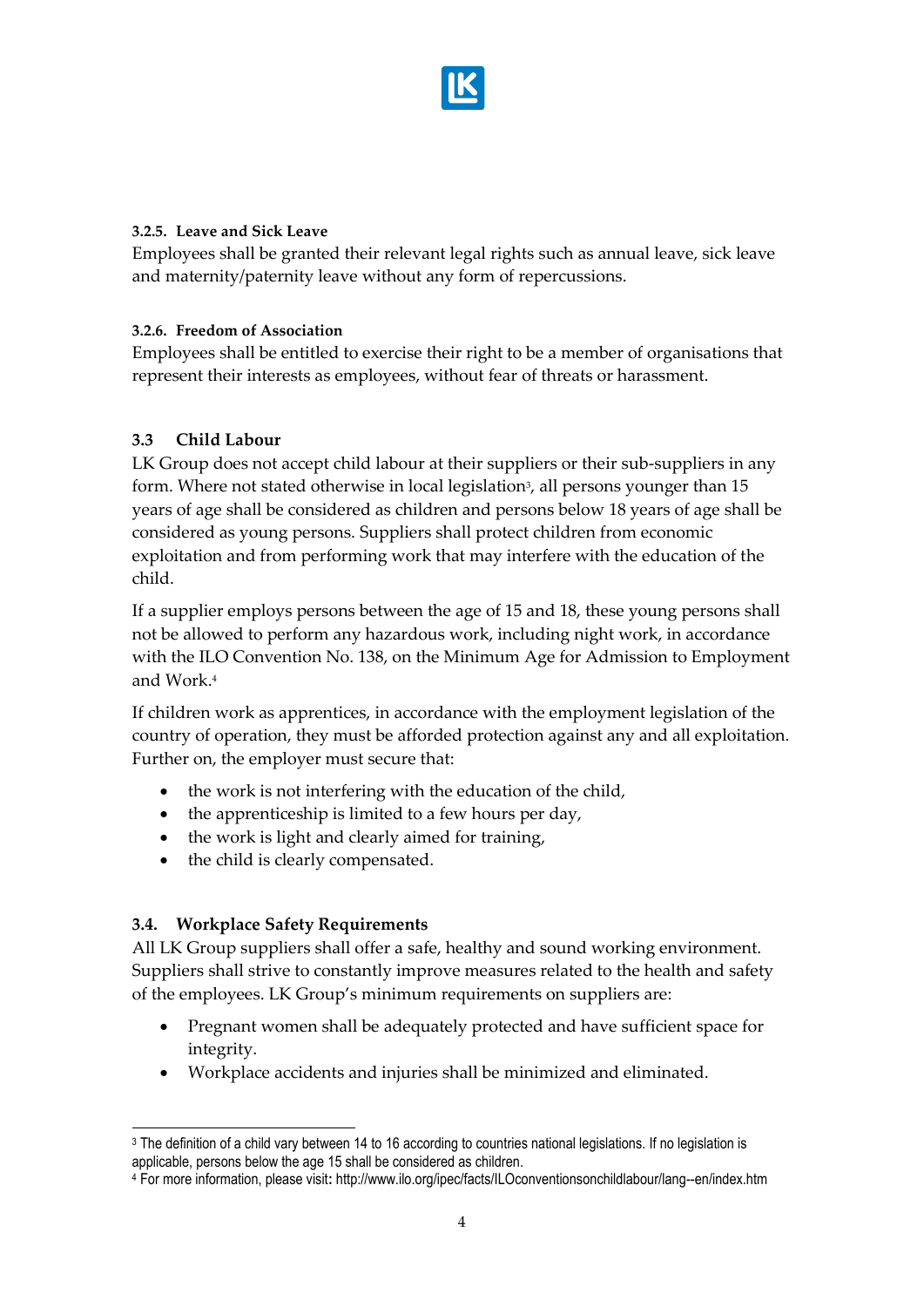

- Emergency procedures must be communicated and whenever necessary documented and updated.
- Emergency evacuation plans and emergency routes shall be visible and functional throughout the entire facility.
- Workplace temperature, noise level, lighting condition and air quality shall be compliant with the local law.
- Employees shall have correct Personal Protective Equipment (PPE) for the work that is performed.
- All machinery shall be equipped with appropriate safety arrangements.
- The suppliers must ensure that all employees understand all safety requirements and warning labels.
- All chemicals shall be handled in a safe manner. Information regarding each chemical shall be available for the employees. Information shall be reviewed before releasing any chemical product in the production to be able to determine correct PPE.
- Chemical containers must be marked with their content.
- Employees shall receive adequate training related to the Workplace Safety and to the respective work duties.

# **3.5. Housing Conditions**

If the supplier provides housing for the employees, the living area per employee shall comply with the legal minimum requirements, be hygienic, safe and offer satisfactory personal integrity. Appropriate workplace safety requirements shall also be applicable for the housing conditions.

# **3.6 Business Ethics**

LK Group does not tolerate corruption, bribes and unfair practices that may limit competition. All business activities shall be conducted in compliance with relevant laws and regulations in each respective country.

- Suppliers to LK Group shall not act in breach of applicable competition legislation in each country where they have operations, market their products or perform business with customers and/or suppliers. Suppliers shall not participate in cartels or other unlawful collaboration with competitors, customers or suppliers that limits or distorts competition.
- Suppliers to LK Group shall not receive, offer or make undue payments or give other compensation to any person or any organization for the purpose of inducing to breach of prescribed obligations.

A LK Group employee that is exposed for any of the activities listed above must report the activity within LK Group's organization. Further actions against such activities will be taken automatically.